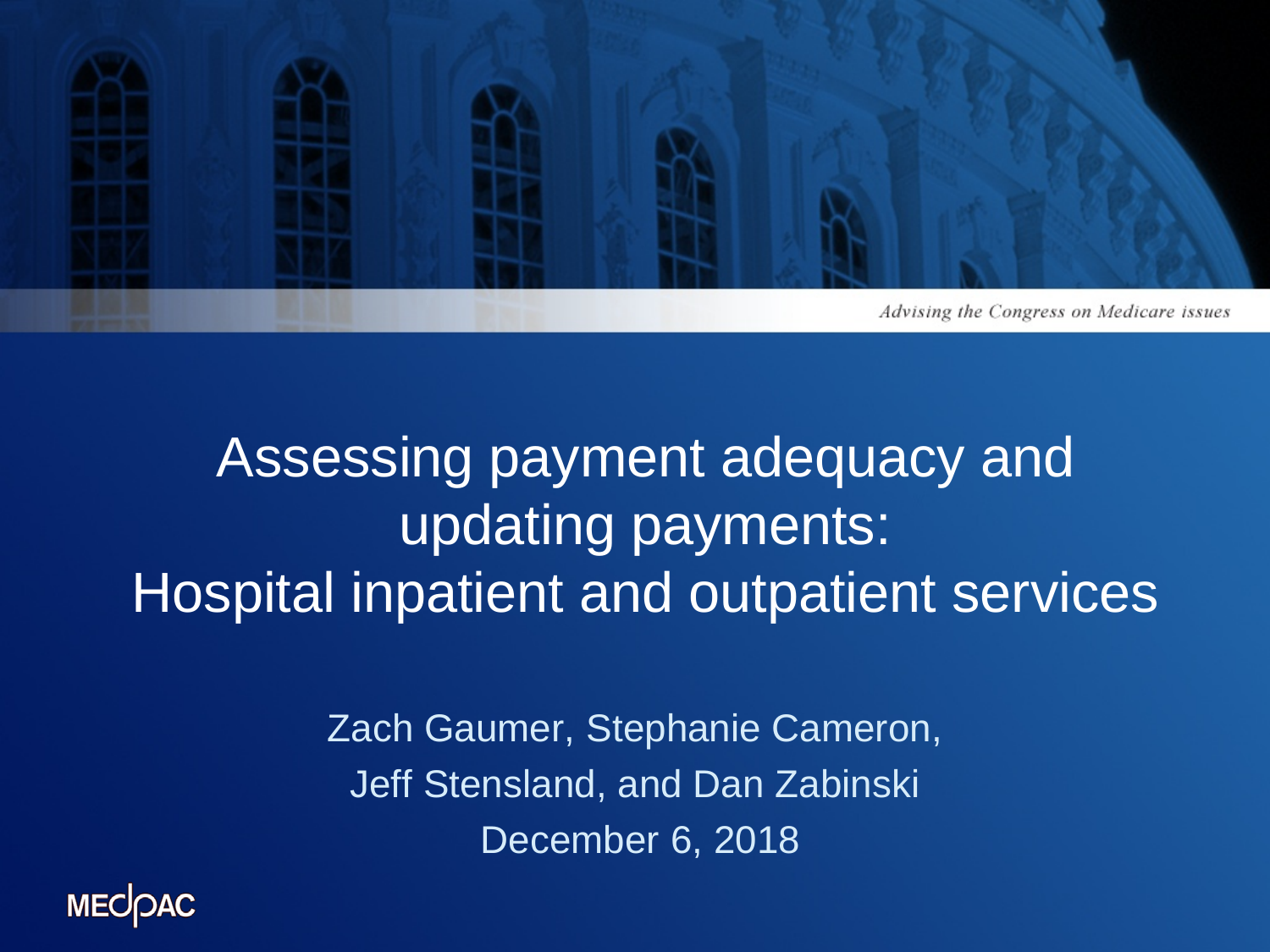## Payment adequacy indicators

- **Beneficiaries' access to care**
- **Providers' access to capital**
- **Cuality of care**
- **Provider payments and costs** 
	- **Medicare margins (2017)**
	- **Efficient provider margins (2017)**
	- **Projected Medicare margins (2019)**

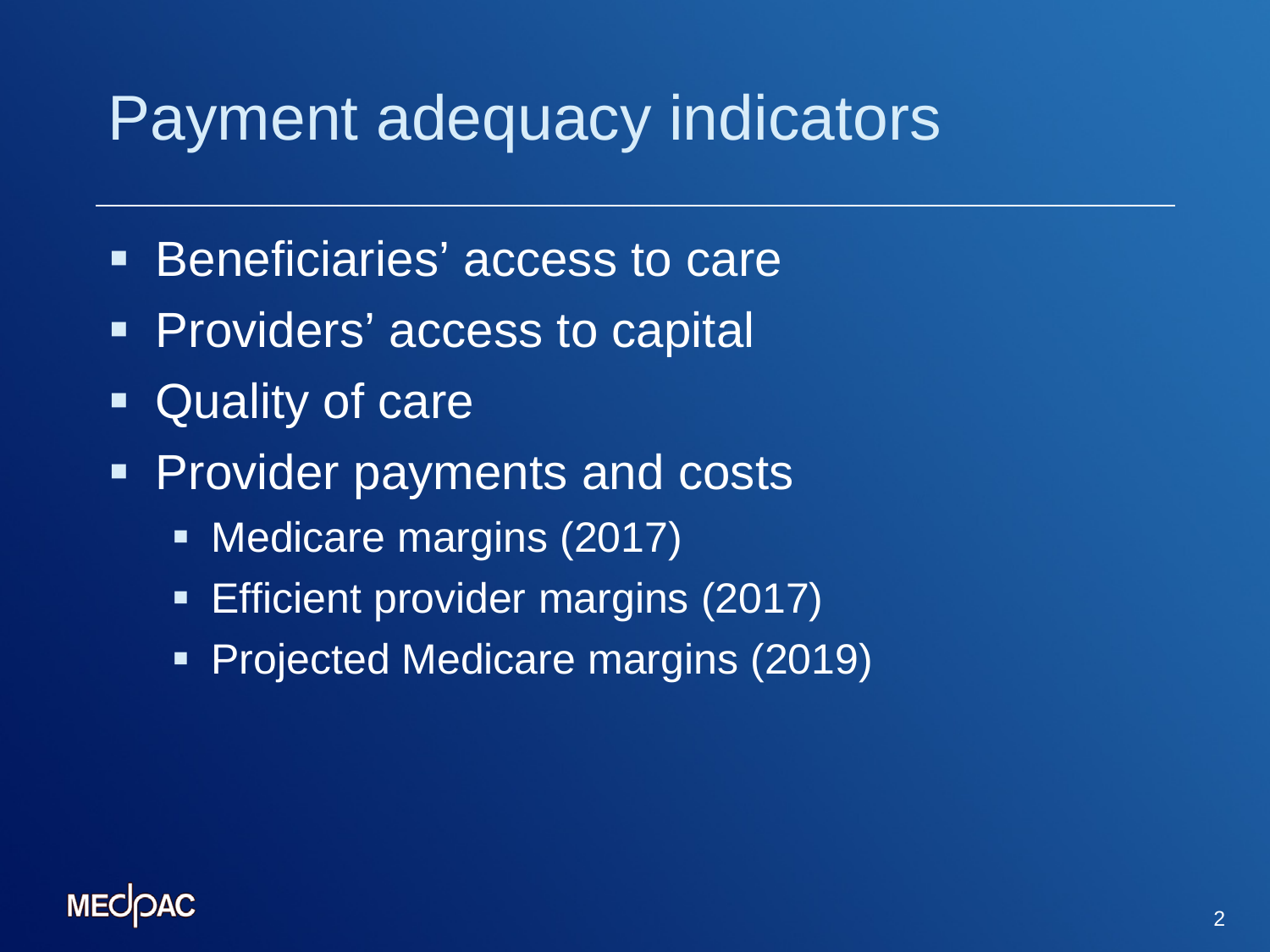## Background: Medicare fee-for-service hospital spending increased in 2017

| <b>Type of service</b> | 2016<br>(billions) | 2017<br>(billions) | <b>Percent</b><br>change per<br>beneficiary<br>$(2016 - 2017)$ |
|------------------------|--------------------|--------------------|----------------------------------------------------------------|
| Inpatient              | \$116.0            | \$118.6            | $+2.5%$                                                        |
| <b>Outpatient</b>      | \$60.6             | \$65.5             | $+8.4$                                                         |
| Uncompensated care*    | \$6.4              | \$6.0              | $-6.4$                                                         |
| <b>Total</b>           | \$183.0            | \$190.1            | $+4.3$                                                         |

Note: Spending includes FFS payments received by hospitals from the Medicare program and Medicare beneficiaries. Hospitals in this analysis include those paid under the Medicare prospective payment system and critical access hospitals.

\* Uncompensated care payments are supplemental payments made to cover a portion of hospitals' uncompensated care costs and are not regarded as fee-for-service payments.

Source: MedPAC analysis of Medicare hospital cost report dataset

#### **MECOAC**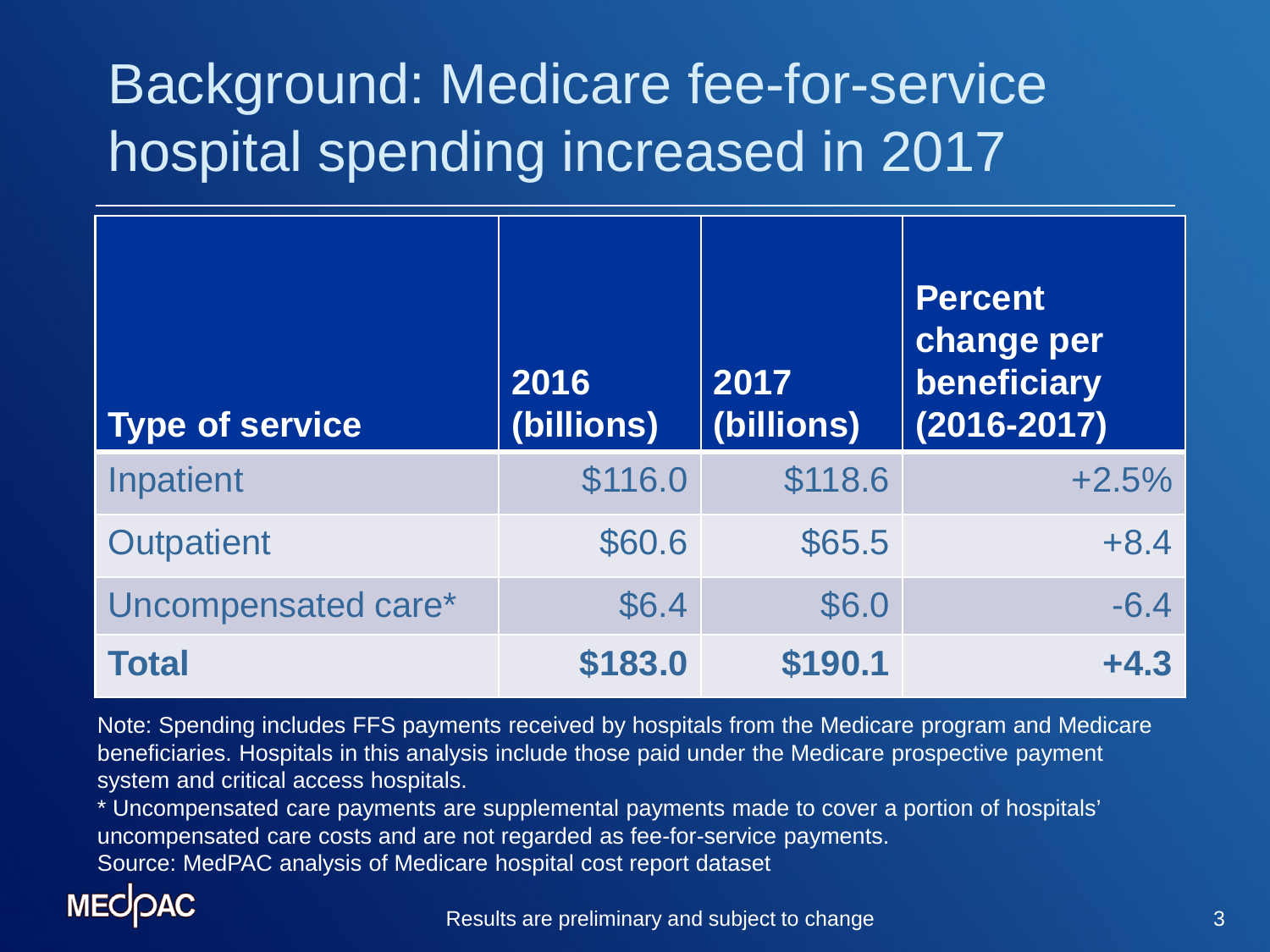# Access to hospital care is good: Service use increased

- **If inpatient service use per capita increased slightly** 
	- Volume increased +0.7% (2016 to 2017)
	- Follows -2.6% average annual change (2007 to 2016)
	- **Increased due to growth in short-stay inpatient cases**

■ Outpatient service use per capita increased slightly

- Volume increased +0.7% (2016 to 2017)
- Follows +3.4% average annual change (2007 to 2016)
- Slow down due to flattening of ED and observation growth
- **Clinic visit cases increased**
- **Part B drug administration increased**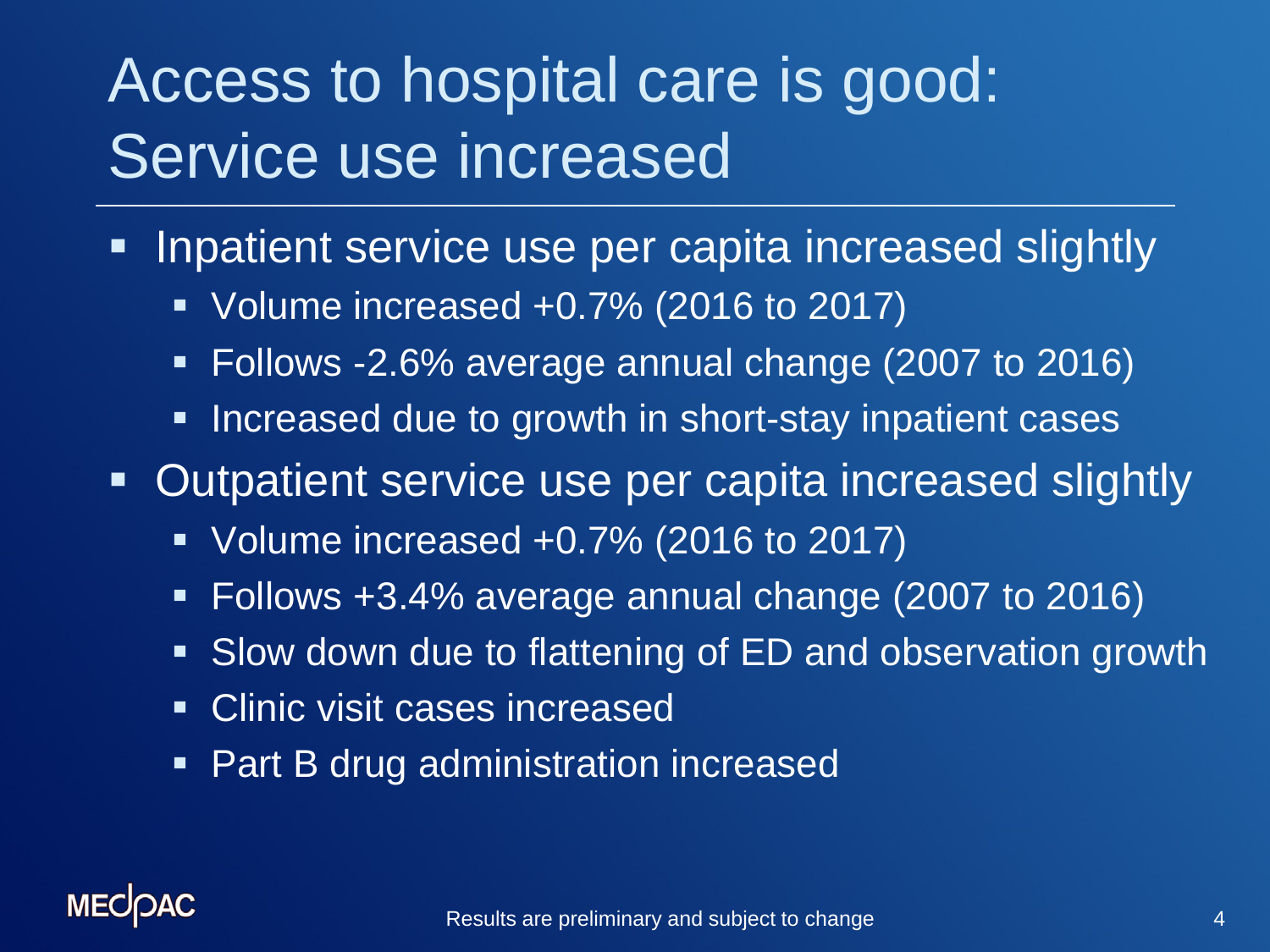# Outpatient spending growth largely driven by Part B drugs

- **-** Outpatient spending increased 8.4% per beneficiary (2016 to 2017), or \$4.9 billion
- **Spending on separately payable drugs:** 
	- Increased \$2 billion (2016 to 2017), or 40% of the growth in outpatient spending
	- **Increased \$6 billion (2012 to 2017)**
- **-** Drug spending driven by:
	- Higher prices for existing drugs (e.g., cancer drugs)
	- Growth in spending for pass-through drugs increased \$1 billion (2016 to 2017)
- Medicare payments for outpatient Part B drugs exceeded costs at 340B hospitals, resulting in hospital profits

### **MECK**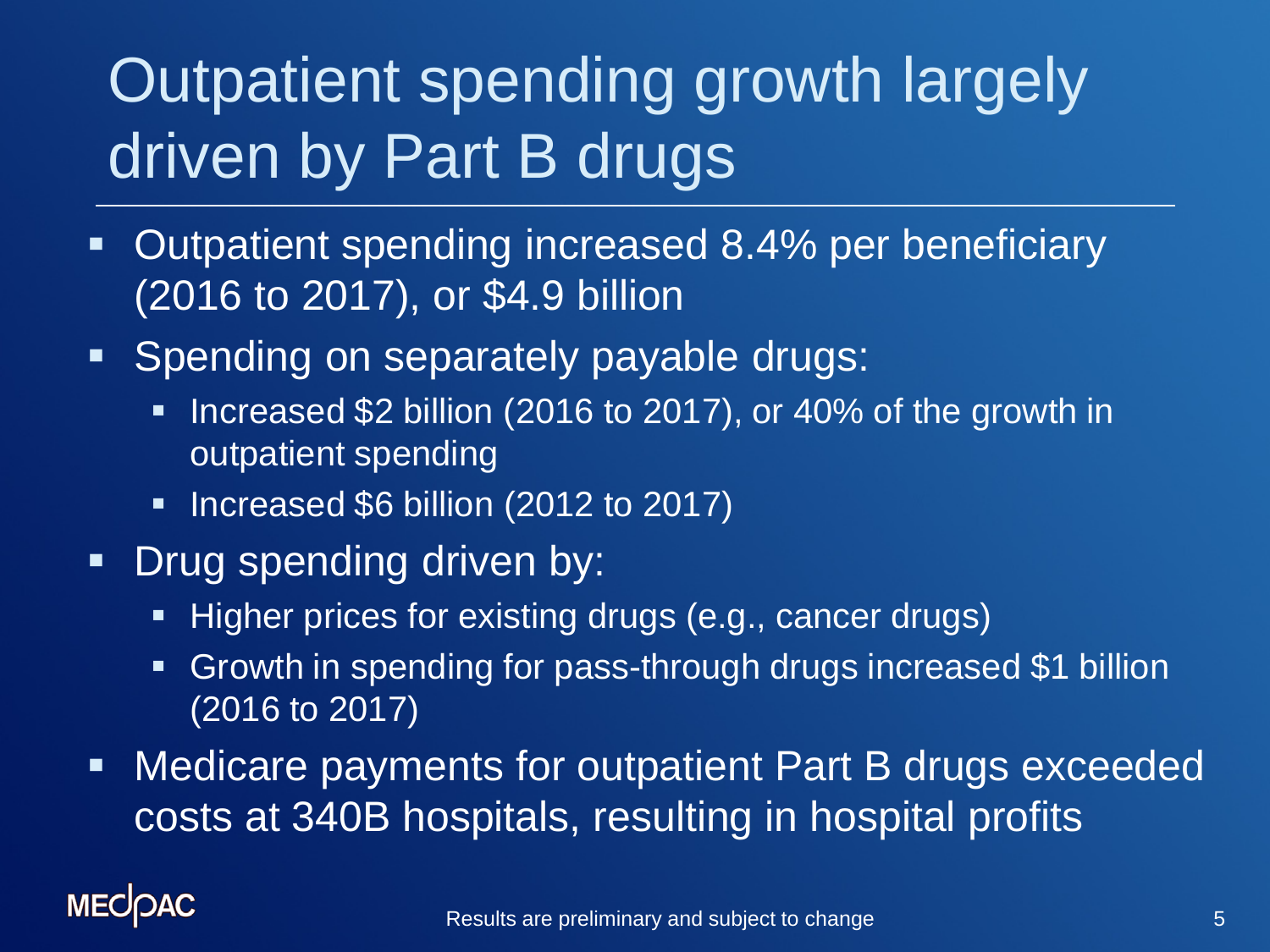### Access to hospital care is good

- **Fewer of hospital closures and openings in 2017** 
	- **2017: 18 closures and 5 openings**
	- **2013: 30 closures and 14 openings**
	- **Nore urban closures than rural in 2017**
- **Occupancy rates remain low, up slightly in 2017** 
	- **Overall: 62.5%**
	- Rural: 40.2%
- Average marginal Medicare profit  $= 8\%$  in 2017, hospitals have financial incentive to serve Medicare beneficiaries

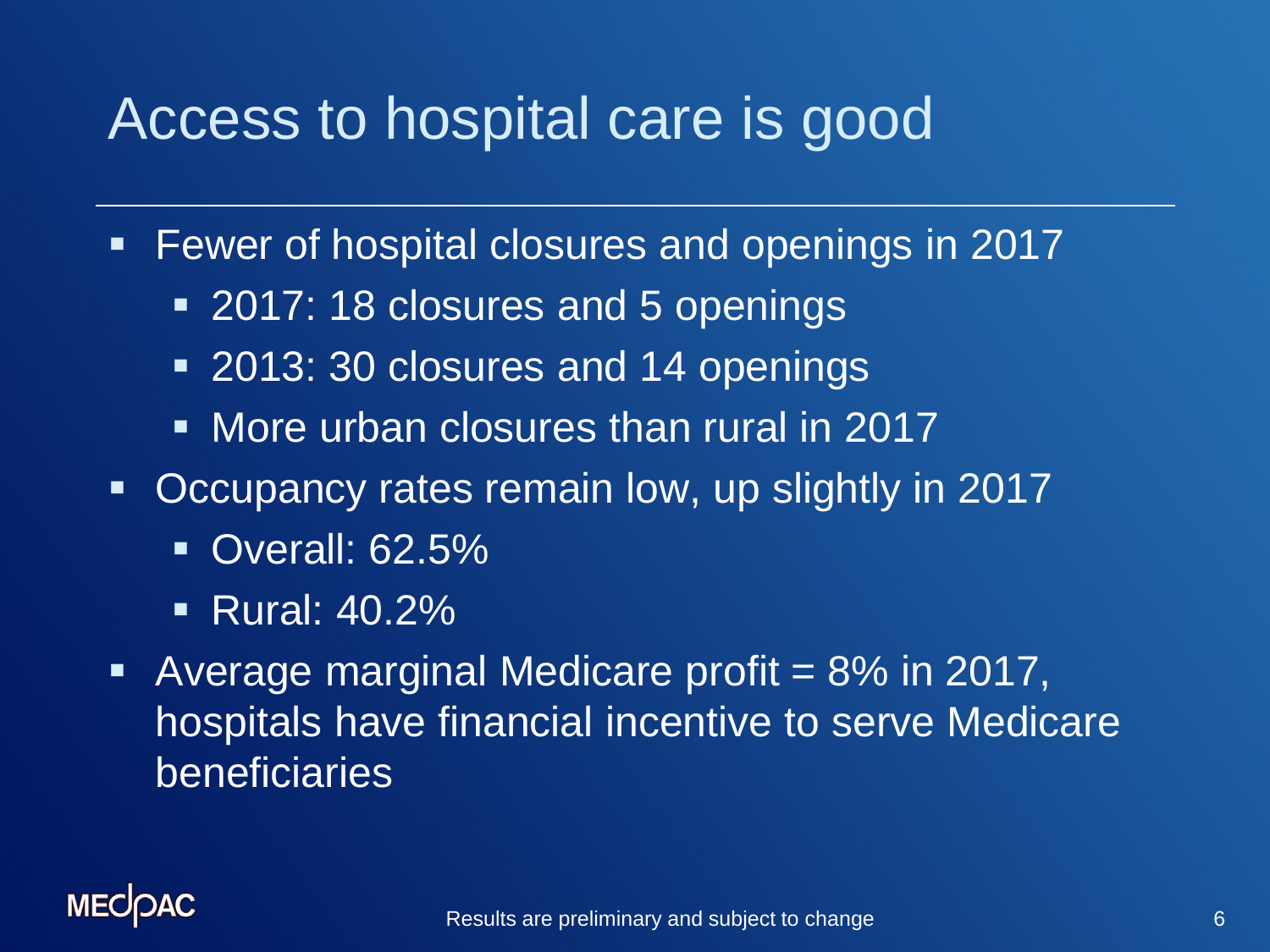### Access to capital remains strong

- Bond issuances totaled to \$35 billion in 2017, consistent with 2016
- **Industry construction spending totaled to \$24 billion in** 2017, consistent with 2016 and remains focused on outpatient capacity
- **Merger and acquisition activity strong**
- **Hospital profitability remains strong** 
	- $\blacksquare$  All-payer margins  $= 7.1\%$  in 2017
	- Operating margins and cash-flow measures increased (2016 to 2017)

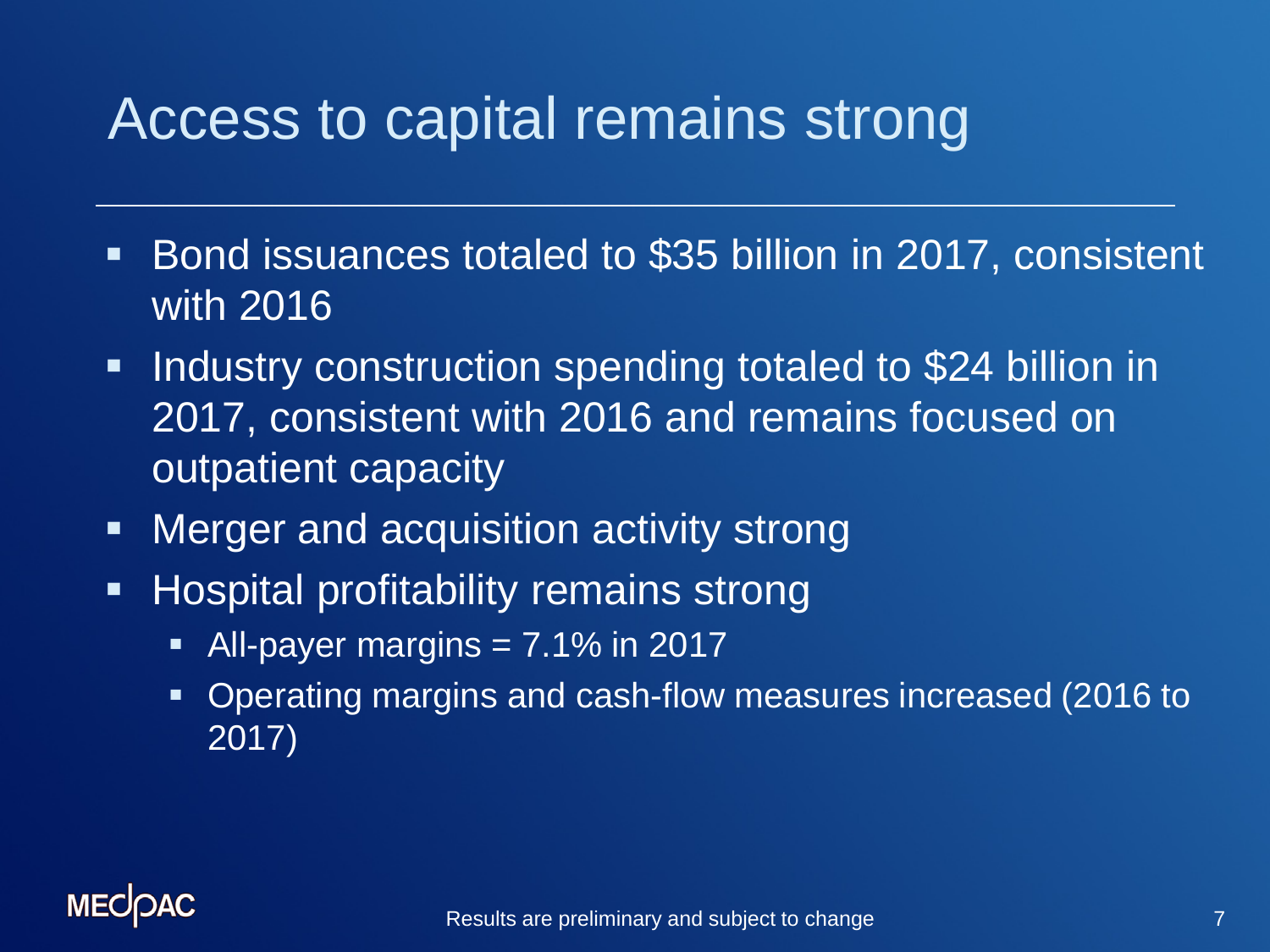### Hospitals' all-payer margins remain high



Note: EBITDA (earnings before interest, taxes, depreciation, and amortization). A margin is calculated as revenues minus costs, divided by payments. Excludes critical access hospitals.

Source: MedPAC analysis of Medicare cost report data.

Results are preliminary and subject to change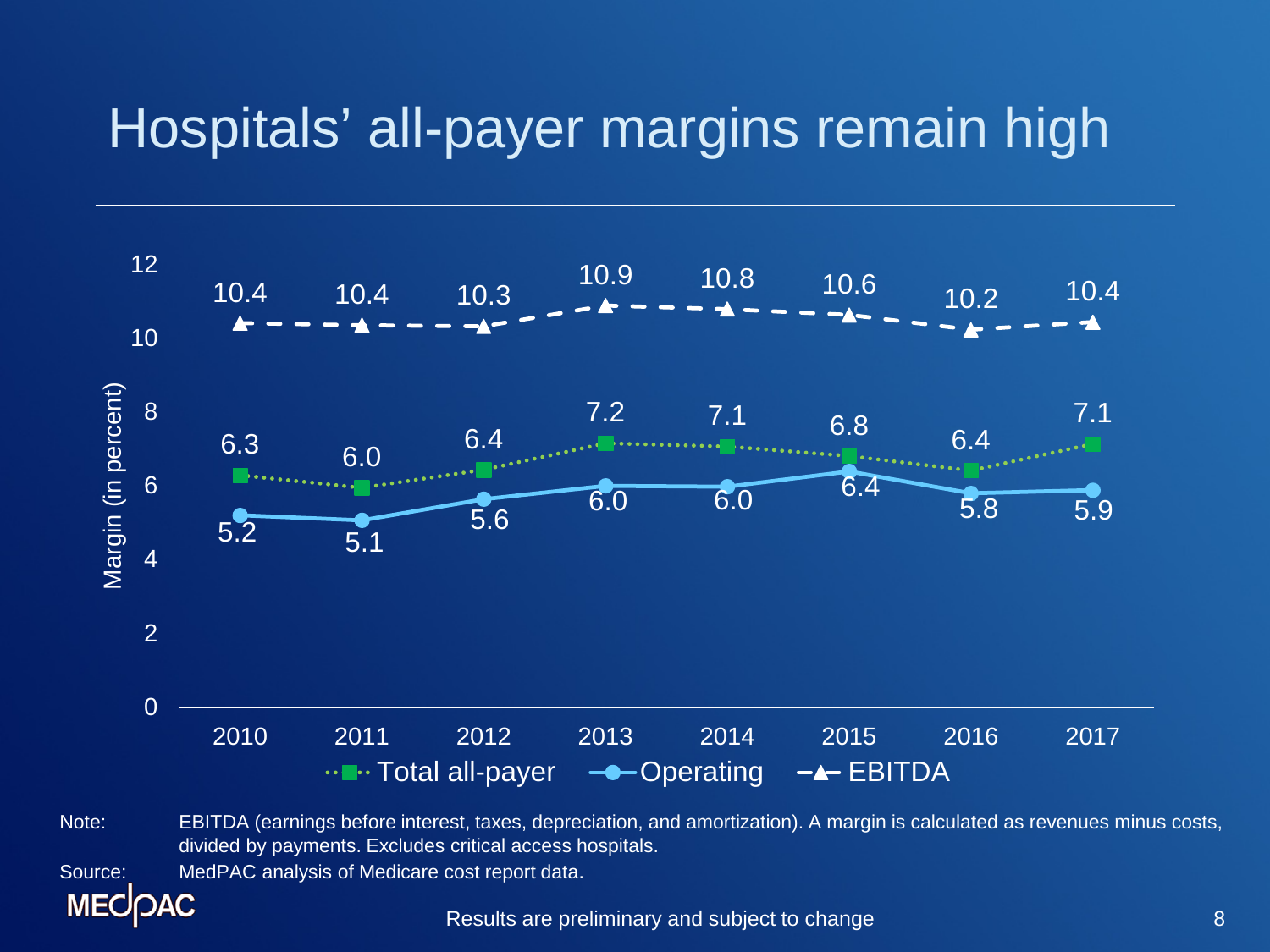# Quality of care improved

**Patient experience improving** (percent of patients rating overall hospital experience a 9 or 10):

- 2012: 71 percent
- **2017: 73 percent**
- **Readmission rates declining** (all-condition, 30-day, not risk adjusted):
	- **2012: 16.4 percent**
	- **2017: 15.8 percent**
- **Mortality rates declining** (all-condition, 30-day, risk adjusted):
	- **2012: 7.7 percent**
	- 2017: 6.4 percent

Source: MedPAC analysis of Medicare claims and Hospital Compare data.

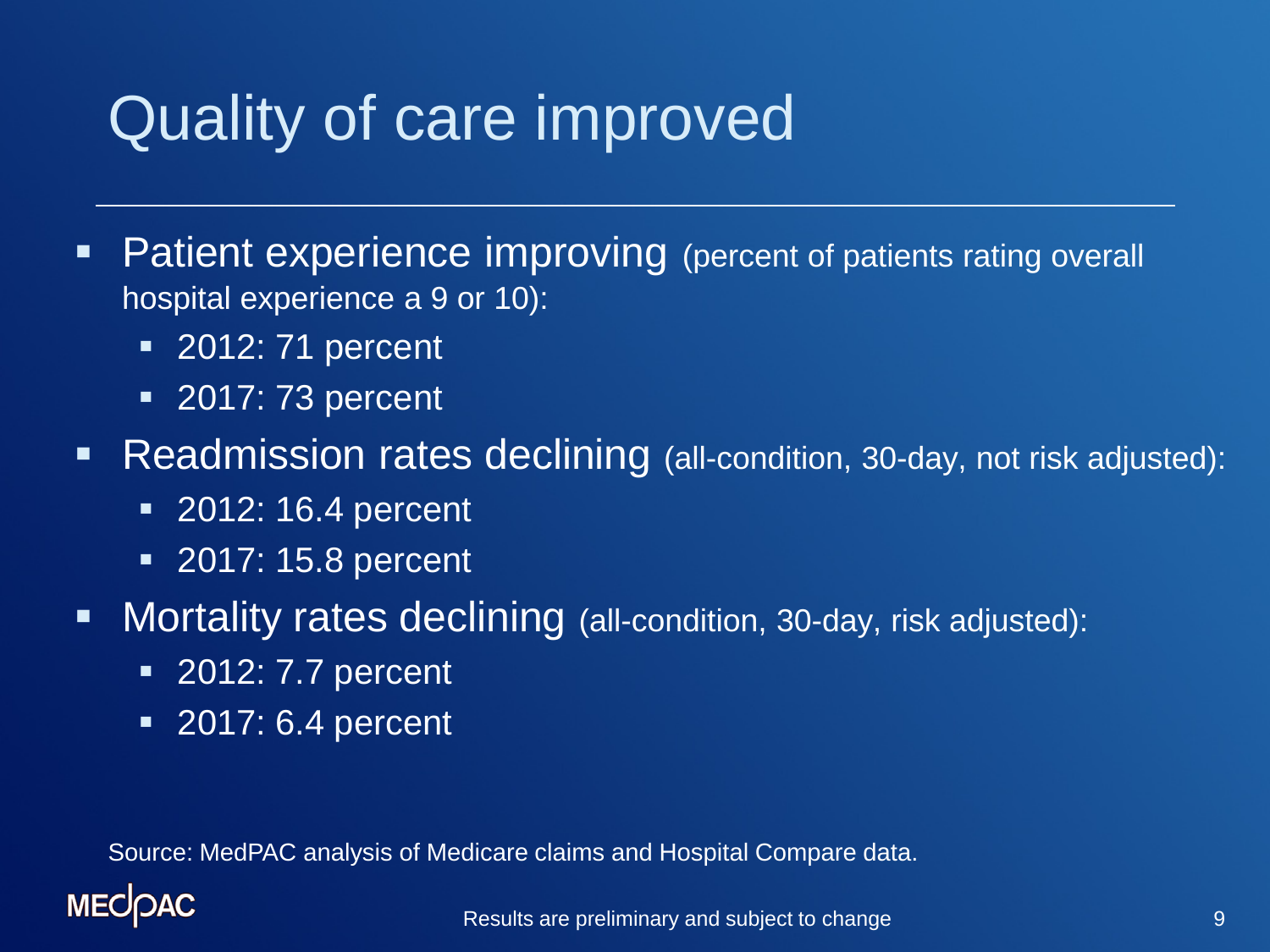## Overall Medicare margin dropped slightly from 2016 to 2017



Note: Margins = (payments – costs ) / payments; excludes critical access hospitals. The overall Medicare margin, covers inpatient, outpatient, hospital-based post-acute care in IPPS hospitals, graduate medical education, and other payments such as payments for the adoption of electronic medical records. Source: MedPAC analysis of Medicare Cost Reports from CMS.

**MECOAC** 

Results are preliminary and subject to change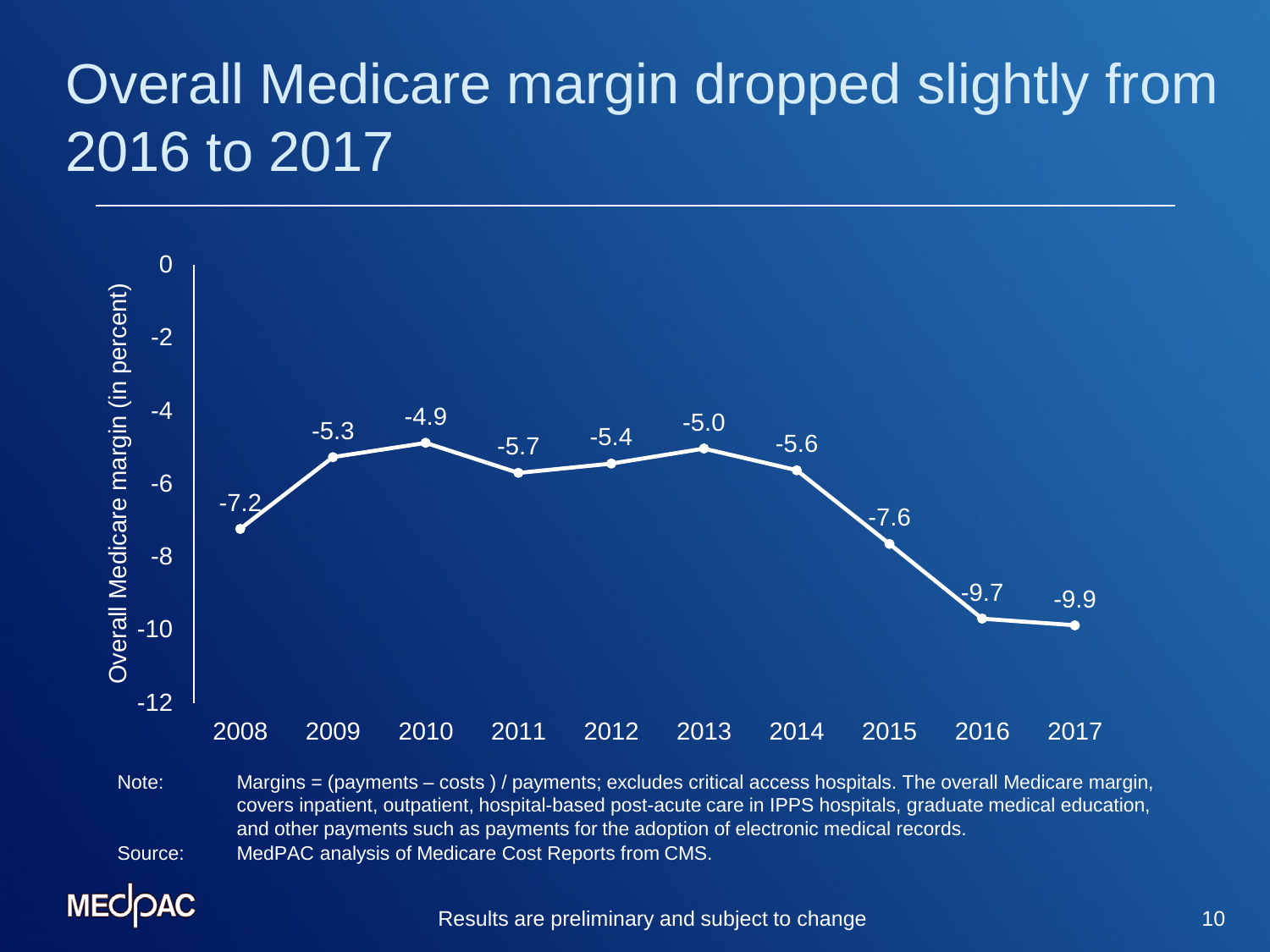# Overall Medicare margins vary across hospital groups

| <b>Hospital group</b>         | 2017 Margin |  |
|-------------------------------|-------------|--|
| All hospitals                 | $-9.9%$     |  |
| Urban                         | $-10.0$     |  |
| <b>Rural (excluding CAHs)</b> | $-8.2$      |  |
| <b>Rural (including CAHs)</b> | $-5.9$      |  |
| Major teaching                | $-9.0$      |  |
| Other teaching                | $-8.2$      |  |
| Non-teaching                  | $-12.2$     |  |
| <b>Nonprofit</b>              | $-11.0$     |  |
| For-profit                    | $-2.6$      |  |

Note: CAHs (critical access hospitals). Margins = (payments – costs ) / payments; excludes critical access hospitals. The overall Medicare margin, covers inpatient, outpatient, hospital-based post-acute care in IPPS hospitals, graduate medical education, and other payments such as payments for the adoption of electronic medical records. Source: MedPAC analysis of Medicare Cost Report files, MedPAR, and impact files from CMS.

Results are preliminary and subject to change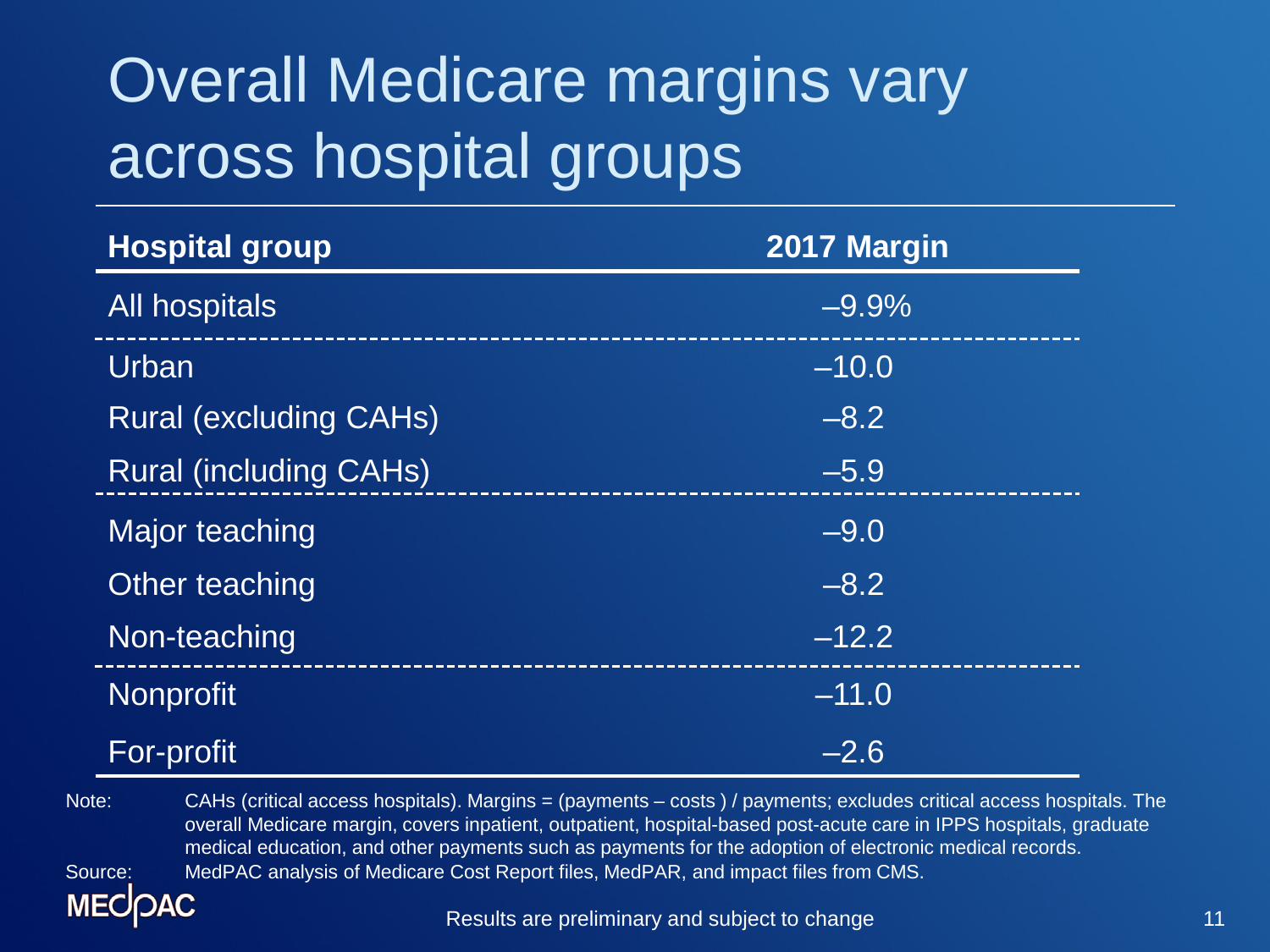# Comparing performance of relatively efficient hospitals to others

| <b>Measure</b>                       | <b>Relatively</b><br>efficient<br>hospitals | <b>Other</b><br>hospitals |
|--------------------------------------|---------------------------------------------|---------------------------|
| <b>Number of hospitals</b>           | 291 (14%)                                   | 1,860 (86%)               |
| 30-day mortality (rel. to median)    | 7% lower                                    | 2% above                  |
| 30-day readmissions (rel. to median) | 7% lower                                    | 2% above                  |
| Standardized costs (rel. to median)  | 9% lower                                    | 1% above                  |
| Median overall Medicare margin       | $-2\%$                                      | $-9%$                     |

Note: Hospitals are classified as efficient based on 2014 to 2016 performance. In this slide, 2017 medians for each group are compared to the national median, except for the 30-day readmissions measure, which is from 2014 to 2016.

Source: Medicare cost reports and claims data

#### **MECOAC**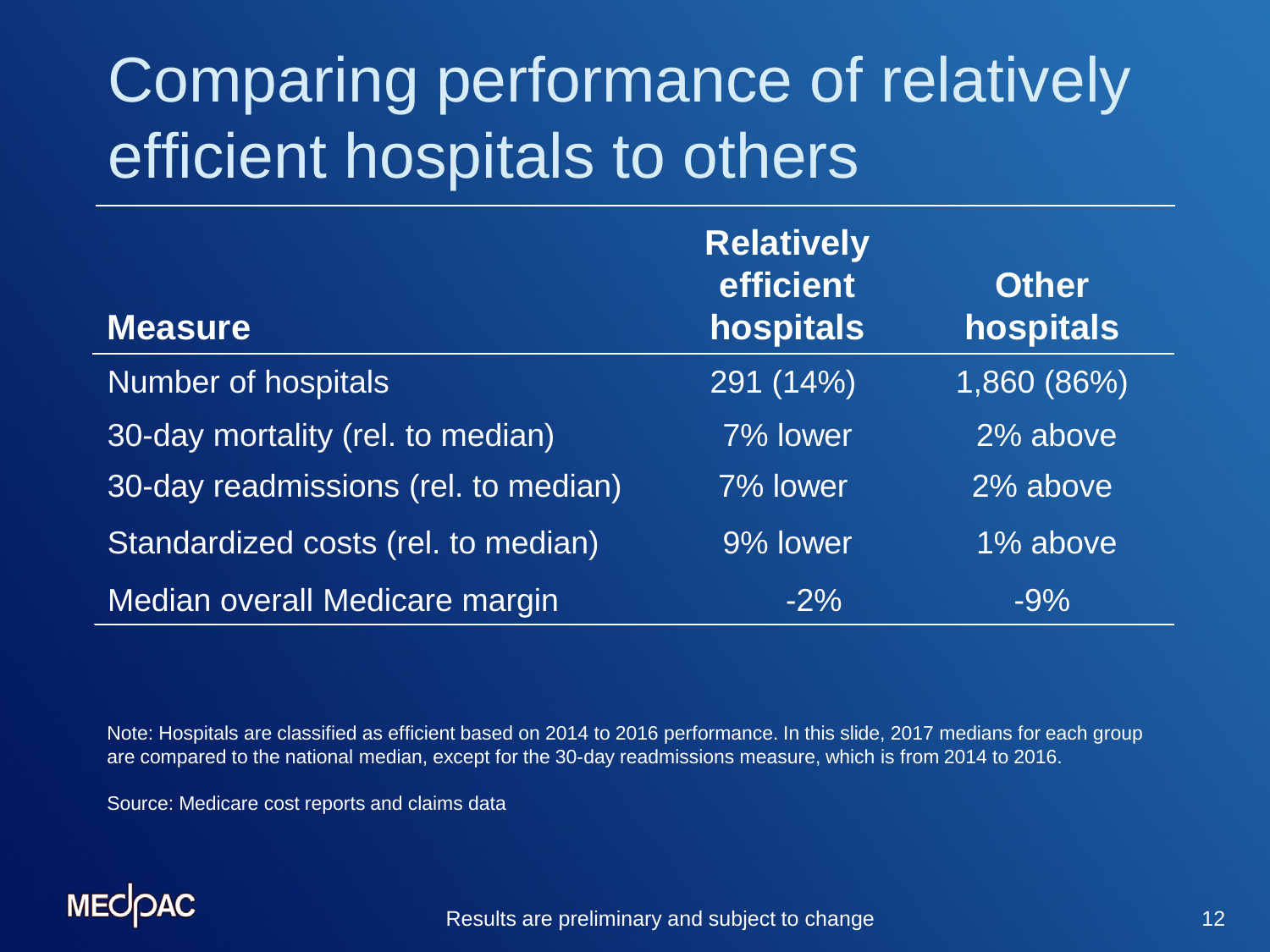# Summary of payment adequacy

- Access to care is good
- Access to capital is strong
- Quality is improving
- **Nedicare margins 2017** 
	- Aggregate margin: -9.9%
	- **Efficient provider:** -2%

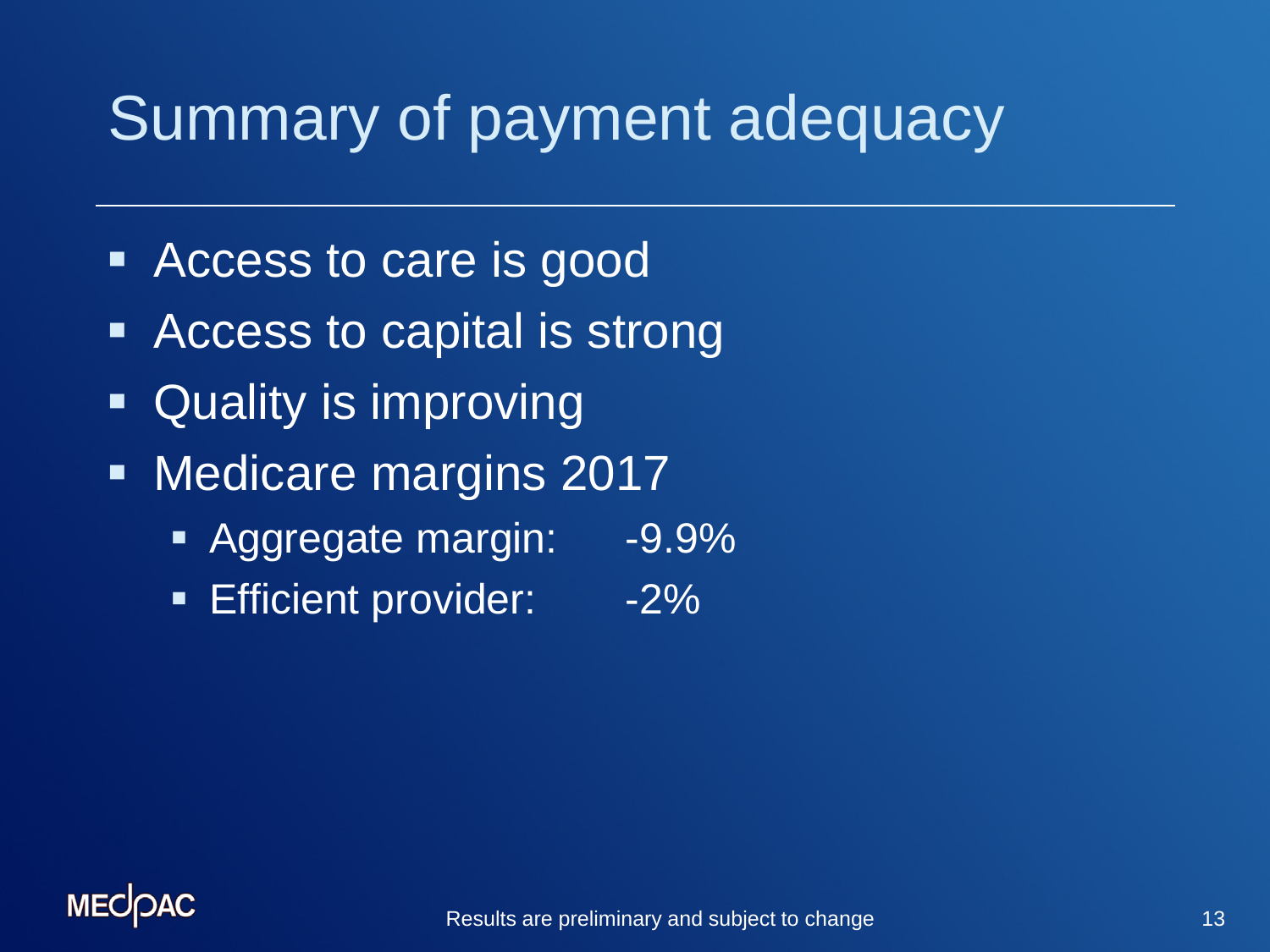### Estimated current law 2020 update

Market basket\* 3.3% Productivity\* -0.5 Net update 2.8%

*\*Based on CMS Q3-2018 forecast from CMS, forecast used to set actual update will be revised to reflect most recent economic data at the time the final rule is published in August 2019.*